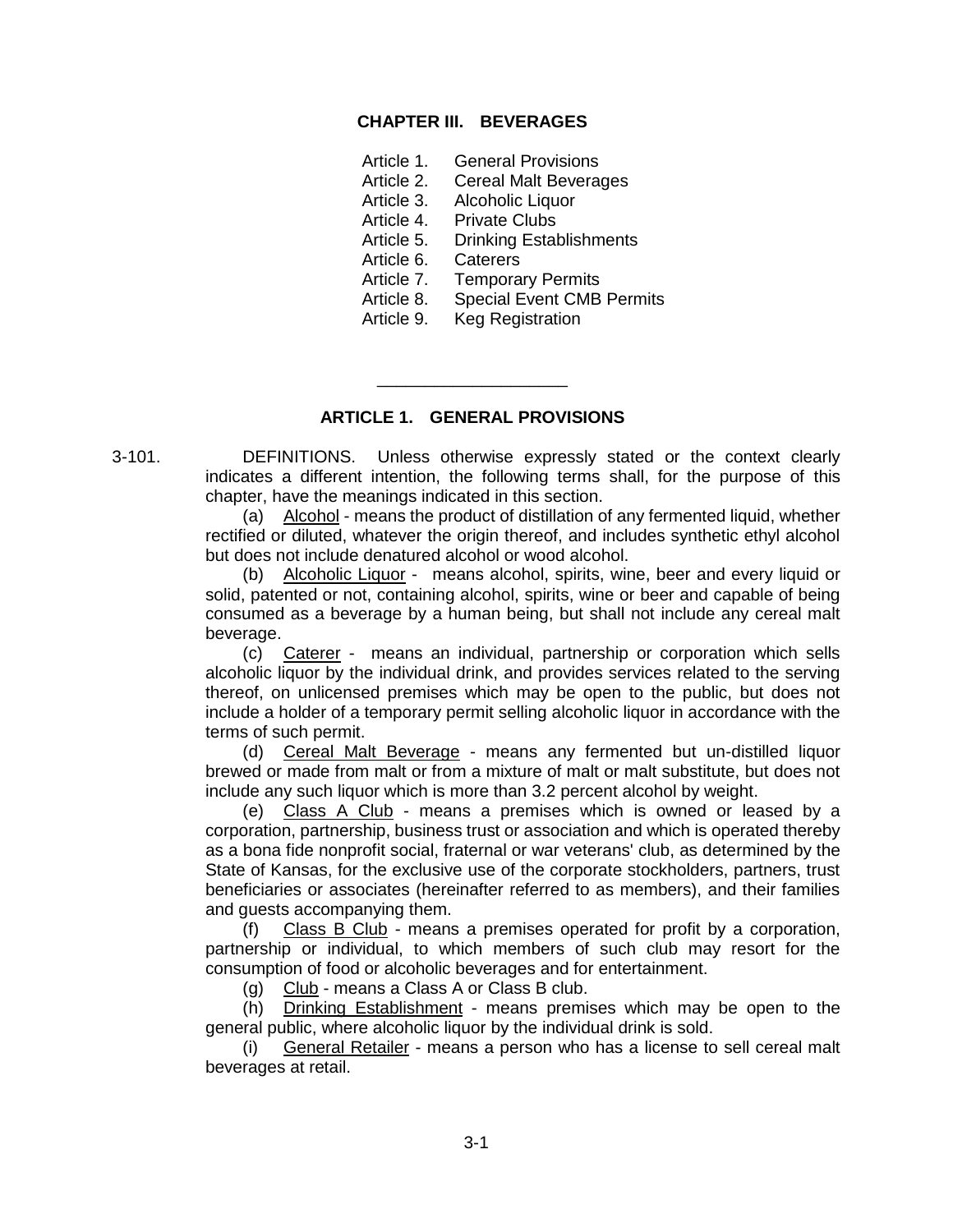(j) Limited Retailer - means a person who has a license to sell cereal malt beverages at retail only in original and unopened containers and not for consumption on the premises.

(k) Place of Business. - Any place at which cereal malt beverages or alcoholic beverages or both are sold.

Temporary Permit - means a permit, issued in accordance with the laws of the State of Kansas, which allows the permit holder to offer for sale, sell and serve alcoholic liquor for consumption on unlicensed premises, open to the public.

(m) Wholesaler or distributor. - Any individuals, firms, co-partnerships, corporations and associations which sell or offer for sale any beverage referred to in this chapter, to persons, co-partnerships, corporations and associations authorized by this chapter to sell cereal malt beverages at retail. (Code 2016)

3-102. RESTRICTION ON LOCATION. (a) No alcoholic liquor shall be sold or served by a person holding a license or permit from the city whose place of business or other premises are located within 200 feet of any church, school, nursing home, library, or hospital, said distance to be measured from the nearest property line of such church, school, nursing home, library, or hospital, to the nearest portion of the building occupied by the premises.

> (b) The distance location of subsection (a) above shall not apply to a club, drinking establishment, caterer or temporary permit holder when the license or permit applicant petitions for and receives a waiver of the distance limitation from the governing body. The governing body shall grant such a waiver only following public notice and hearing and a finding by the governing body that the proximity of the establishment is not adverse to the public welfare or safety.

> (c) No license or permit shall be issued for the sale of alcoholic liquor if the building or use does not meet the zoning ordinance requirements of the city or conflicts with other city laws, including building and health codes. (Code 2016)

3-103. MINORS ON PREMISES. (a) It shall be unlawful for any person under the age of 21 years to remain on any premises where the sale of alcoholic liquor is licensed for on-premises consumption, or where a caterer or temporary permit holder is serving alcoholic liquor.

> (b) It shall be unlawful for the operator, person in charge or licensee of any premises licensed for on-premises consumption of alcoholic liquor or a caterer or temporary permit holder who is serving alcoholic liquor to permit any person under the age of 21 years to remain on the premises.

> (c) This section shall not apply if the person under the age of 21 years is accompanied by his or her parent or guardian, or if the licensed or permitted premises derives not more than 30 percent of its gross receipts in each calendar year from the sale of alcoholic liquor for on-premises consumption. (Code 2016)

3-104. CONSUMPTION ON PUBLIC PROPERTY. No person shall drink or consume any alcoholic liquor on city owned public property. (K.S.A. 41-719; Code 2016)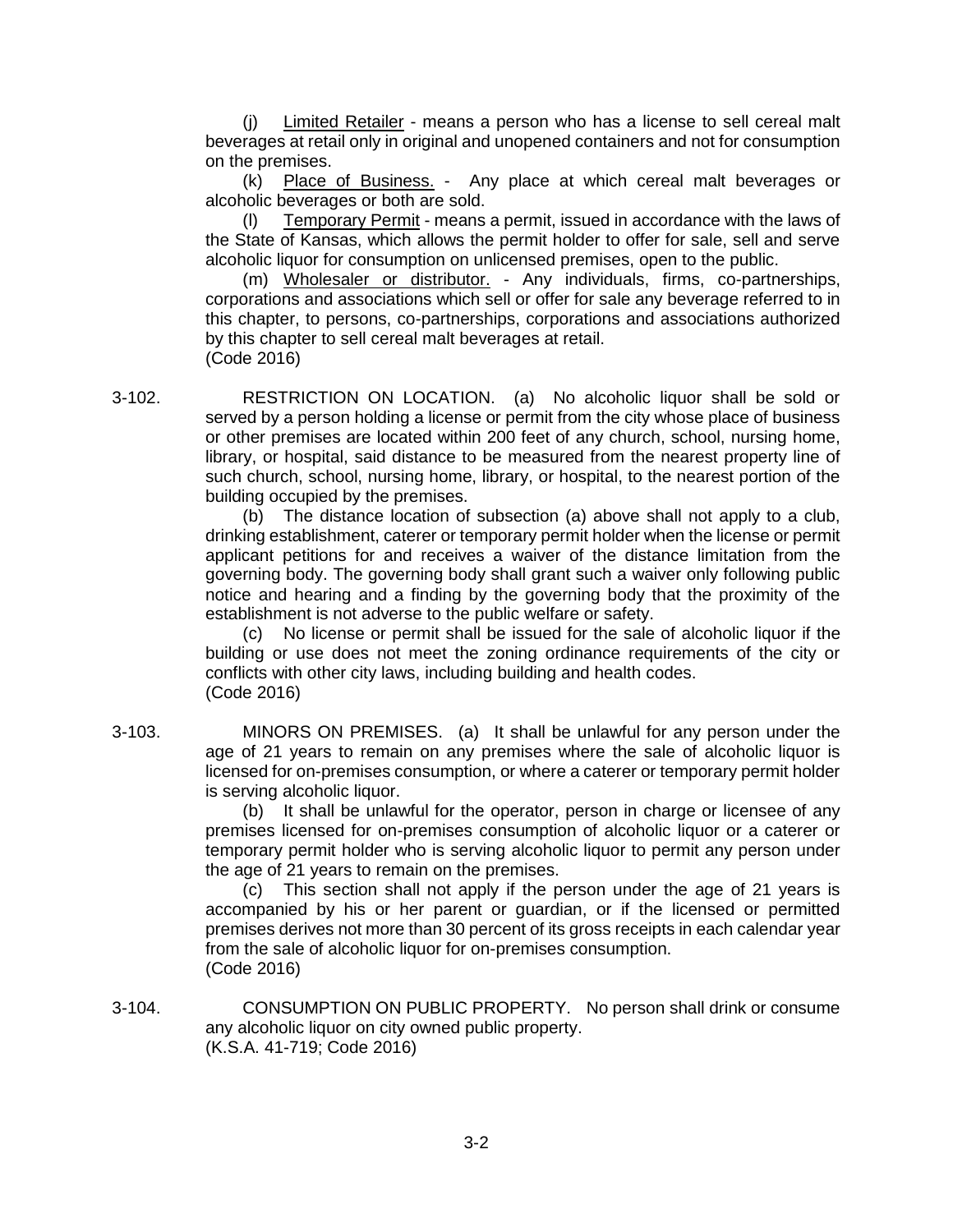3-105. PUBLIC SALE; CONSUMPTION. (a) It shall be unlawful for any person to sell, serve or dispense any cereal malt beverage or alcoholic beverage in any public place not licensed to sell, serve or dispense such beverage at such public place within or under the jurisdiction of the city.

> (b) It shall be unlawful for any person to drink or consume any cereal malt beverage or alcoholic beverage in any public place not licensed to sell and serve such beverage for public consumption at such public place within or under the jurisdiction of the city.

> (c) For purposes of this section, the term "public place" shall include upon any street, public thoroughfare, public parking lot or any privately owned parking area made available to the public generally, within any parked or driven motor vehicle situated in any of the aforesaid places or upon any property owned by the state or any governmental subdivision thereof unless such property is leased to others under K.S.A. 12-1740 *et seq.* if the property is being used for hotel or motel purposes or purposes incidental thereto or is owned or operated by an airport authority created pursuant to Chapter 27 of the Kansas Statutes Annotated. (K.S.A. 41-719; Code 2016)

3-106. CONSUMPTION WHILE DRIVING. It shall be unlawful for any person to consume any cereal malt beverage or alcoholic beverage while operating any vehicle upon any street or highway. (K.S.A. 8-1599, K.S.A. 41-719; Code 2016)

3-107. IDENTIFICATION CARD. (a) It shall be unlawful for any person to:

(1) Display, cause or permit to be displayed, or have in possession, any fictitious, fraudulently altered, or fraudulently obtained identification card for purposes relating to the sale, purchase or consumption of either cereal malt beverage or alcoholic liquor.

(2) Display or represent any identification card not issued to such person as being his or her card for purposes relating to the sale, purchase or consumption of either cereal malt beverage or alcoholic liquor.

(3) Permit any unlawful use of an identification card issued to a person for purposes relating to the sale, purchase or consumption of either cereal malt beverage or alcoholic liquor.

(4) Photograph, photostat, duplicate or in any way reproduce any identification card or facsimile thereof in such a manner that it could be mistaken for a valid identification card or display or have in possession any such photograph, photostat, duplicate, reproduction or facsimile for purposes relating to the sale, purchase or consumption of either cereal malt beverage or alcoholic liquor.

(b) It shall be unlawful for any person to:

(1) Lend any identification card to or knowingly permit the use of any identification card by any person under 21 years of age for use in the sale, purchase or consumption of any alcoholic liquor.

(2) Lend any identification card to or knowingly permit the use of any identification card by any person under 21 years of age for use in the sale, purchase or consumption of any cereal malt beverage. (Code 2016)

3-3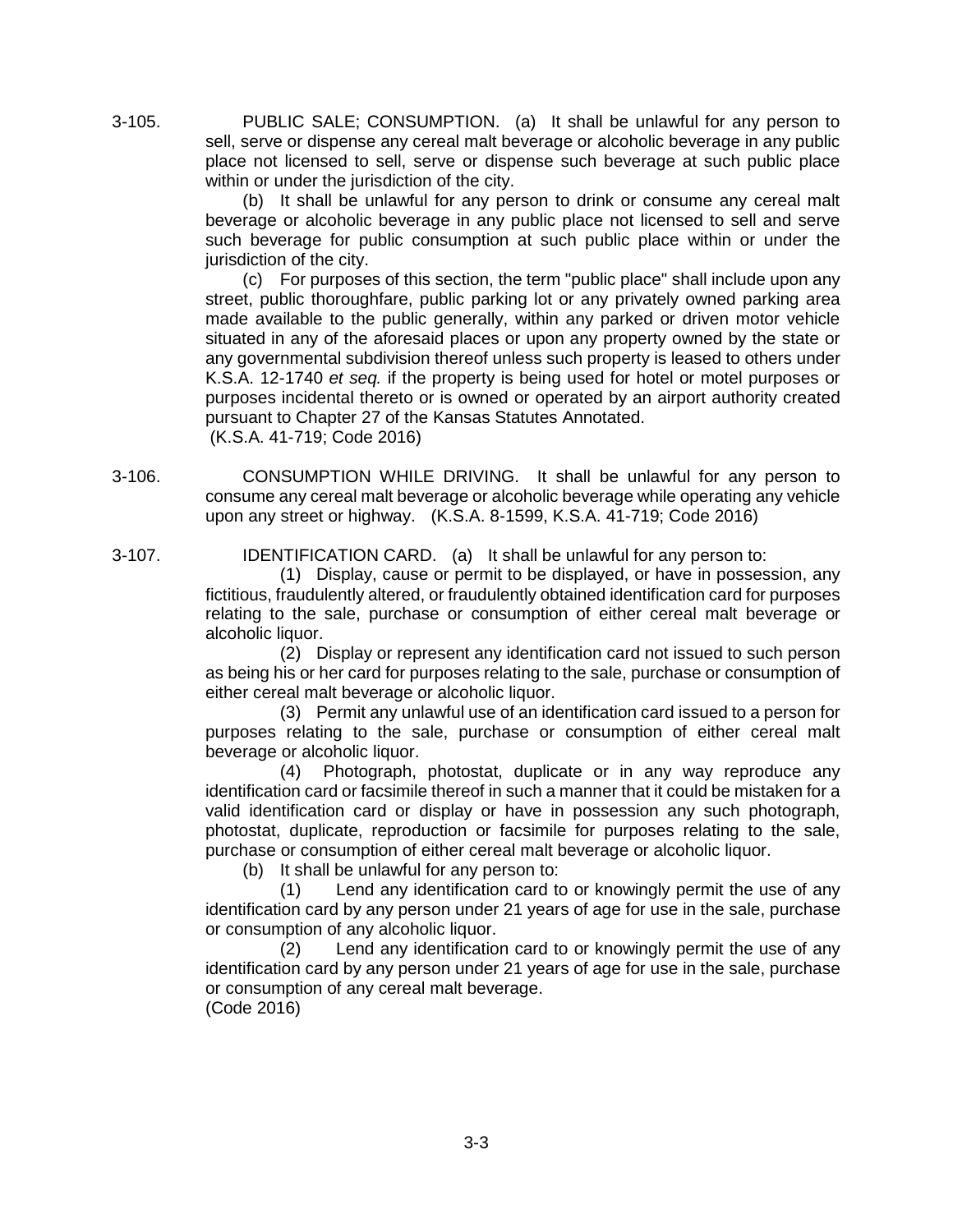## **ARTICLE 2. CEREAL MALT BEVERAGES**

3-201. LICENSE REQUIRED OF RETAILERS. (a) It shall be unlawful for any person to sell any cereal malt beverage at retail without a license for each place of business where cereal malt beverages are to be sold at retail.

> (b) It shall be unlawful for any person, having a license to sell cereal malt beverages at retail only in the original and unopened containers and not for consumption on the premises, to sell any cereal malt beverage in any other manner. (K.S.A. 41-2702; Code 1990)

3-202. APPLICATION. Any person desiring a license shall make an application to the governing body of the city and accompany the application by the required license fee for each place of business for which the person desires the license. The application shall be verified, and upon a form prepared by the attorney general of the State of Kansas, and shall contain:

> (a) The name and residence of the applicant and how long he or she has resided within the State of Kansas;

(b) The particular place for which a license is desired;

(c) The name of the owner of the premises upon which the place of business is located;

(d) The names and addresses of all persons who hold any financial interest in the particular place of business for which a license is desired.

(e) A statement that the applicant is a citizen of the United States and not less than 21 years of age and that he or she has not within two years immediately preceding the date of making application been convicted of a felony or any crime involving moral turpitude, or been adjudged guilty of drunkenness, or driving a motor vehicle while under the influence of intoxicating liquor or the violation of any other intoxicating liquor law of any state or of the United States;

(f) Each application for a general retailer's license shall be accompanied by a certificate from the city health officer certifying that he or she has inspected the premises to be licensed and that the same comply with the provisions of chapter 8 of this code.

(g) Each application for a general retailer's license must be accompanied by a certificate from the city fire chief certifying that he or she has inspected the premises to be licensed and that the same comply with the provisions of chapter 7 of this code.

The application shall be accompanied by a statement, signed by the applicant, authorizing any governmental agency to provide the city with any information pertinent to the application. One copy of such application shall immediately be transmitted to the chief of police of the city for investigation of the applicant. It shall be the duty of the chief of police to investigate such applicant to determine whether he or she is qualified as a licensee under the provisions of this chapter. The chief shall report to the governing body not later than five working days subsequent to the receipt of such application. The application shall be scheduled for consideration by the governing body at the earliest meeting consistent with current notification requirements. (Code 1990)

3-202A. LICENSE APPLICATION PROCEDURES. (a) All applications for a new and renewed cereal malt beverage license shall be submitted to the city clerk 10 days in advance of the governing body meeting at which they will be considered.

> (b) The city clerk's office shall notify the applicant of an existing license 30 days in advance of its expiration.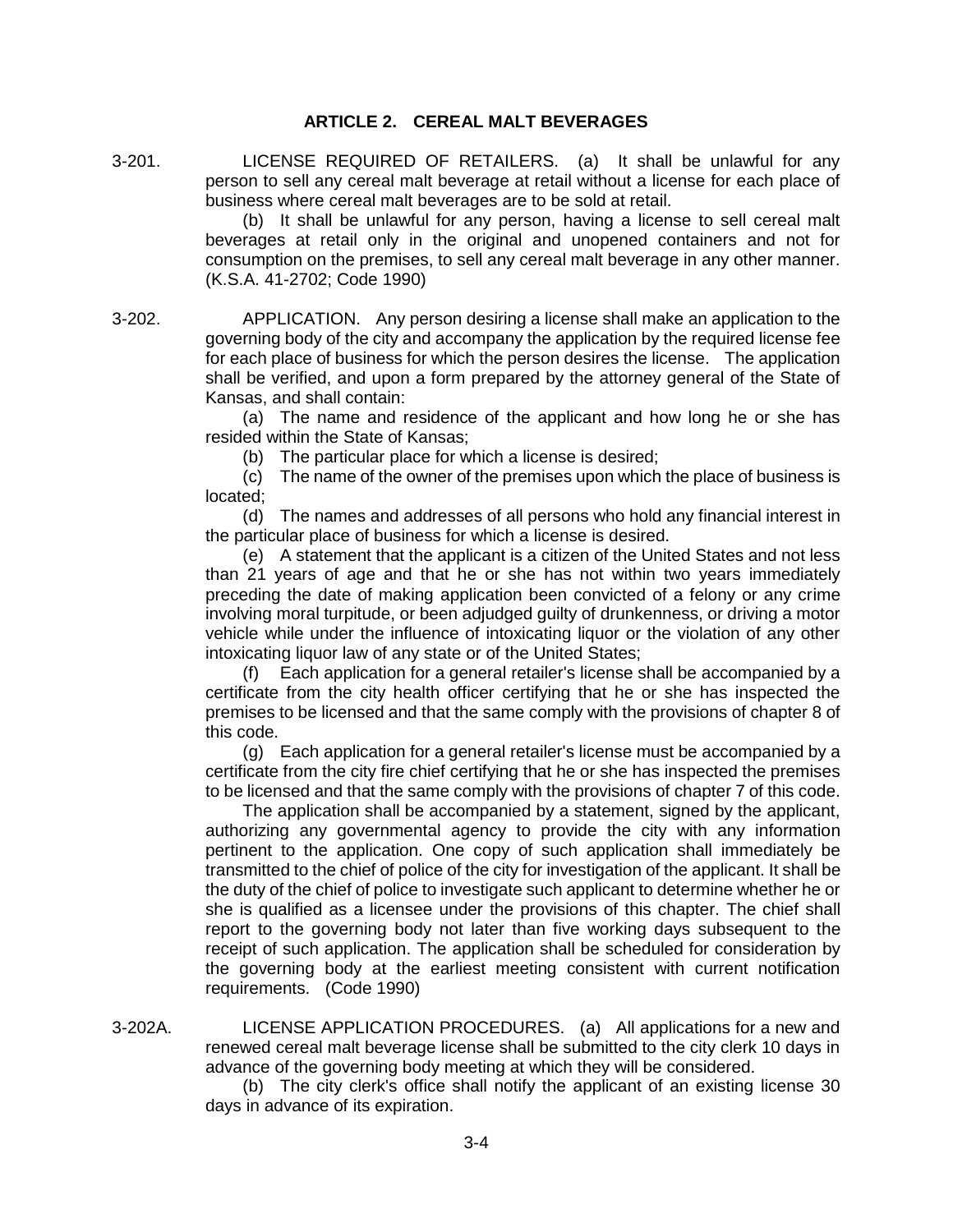(c) The clerk's office shall provide copies of all applications to the police department, to the fire department, and to the city-county health department, when they are received. The police department will run a records check on all applicants and the fire department and health department will inspect the premises in accord with chapters 7 and 8 of this code. The departments will then recommend approval, or disapproval, of applications within five working days of the department's receipt of the application.

(d) The governing body will not consider any application for a new or renewed license that has not been submitted 10 days in advance and been reviewed by the above city departments.

(e) An applicant who has not had a cereal malt beverage license in the city shall attend the governing body meeting when the application for a new license will be considered.

(Code 1990)

3-203. LICENSE GRANTED; DENIED. (a) The journal of the governing body shall show the action taken on the application.

(b) If the license is granted, the city clerk shall issue the license which shall show the name of the licensee and the year for which issued.

(c) No license shall be transferred to another licensee.

(d) If the license shall be denied, the license fee shall be immediately returned to the person who has made application. (Code 1990)

3-204. LICENSE TO BE POSTED. Each license shall be posted in a conspicuous place in the place of business for which the license is issued. (Code 1990)

3-205. LICENSE, DISQUALIFICATION. No license shall be issued to:

(a) A person who has not been a resident in good faith of the state of Kansas for at least one year immediately preceding application and a resident of Sedgwick county for at least six months prior to filing of such application.

(b) A person who is not a citizen of the United States.

(c) A person who is not of good character and reputation in the community in which he or she resides.

(d) A person who, within two years immediately preceding the date of making application, has been convicted of a felony or any crime involving moral turpitude, or has been adjudged guilty of drunkenness or driving a motor vehicle while under the influence of intoxicating liquor or the violation of any other intoxicating liquor law of any state or of the United States.

(e) A partnership, unless all the members of the partnership shall otherwise be qualified to obtain a license.

(f) A corporation if any manager, officer or director thereof or any stockholder owning in the aggregate more than 25 percent of the stock of such corporation would be ineligible to receive a license hereunder for any reason other than non-residence within the city or county.

(g) A corporation, if any manager, officer or director thereof, or any stockholder owning in the aggregate more than 25 percent of the stock of such corporation, has been an officer, manager or director, or a stockholder owning in the aggregate more than 25 percent of the stock, of a corporation which: (A) Has had a retailer's license revoked under K.S.A. 41-2708 and amendments thereto; or (B) has been convicted of a violation of the drinking establishment act or the cereal malt beverage laws of this state.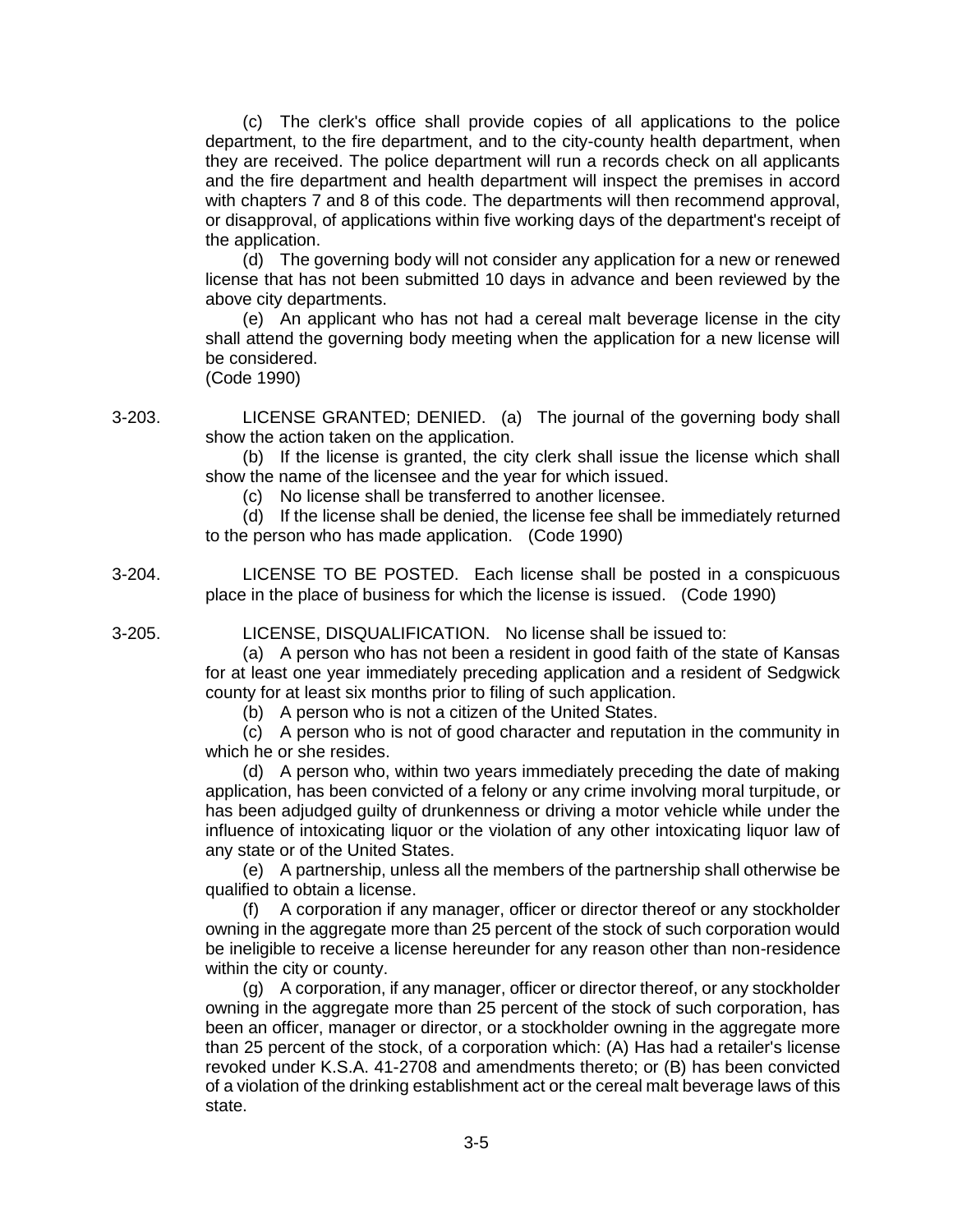(h) A person whose place of business is conducted by a manager or agent unless such manager or agent possesses the same qualifications required of the licensee.

(i) A person whose spouse would be ineligible to receive a retailer's license for any reason other than citizenship, retailer residency requirements or age, except that this subsection (i) shall not apply in determining eligibility for a renewal license. (K.S.A. 41-2703; Code 1990)

3-206. RESTRICTION UPON LOCATION. (a) No license shall be issued for the sale at retail of any cereal malt beverage on premises which are located in areas not zoned for such purpose.

> (b) It shall be unlawful to sell or dispense at retail any cereal malt beverage at any place within the city limits that is within a 200-foot radius of any church, school or library.

> (c) Provisions of this section shall not apply to any establishment holding a private club license issued by the State of Kansas.

> (d) The distance limitation of subsection (b) above shall not apply to any establishment holding a cereal malt beverage license issued by the city when the licensee has petitioned for and received a waiver of the distance limitation. The governing body shall grant such a waiver only following public notice and hearing. (K.S.A. 41-2704; Code 2016)

3-207. LICENSE FEE. The rules and regulations regarding license fees shall be as follows:

(a) General Retailer -- for each place of business selling cereal malt beverages at retail, \$125 initial fee, then \$50 for a renewal license.

(b) Limited Retailer -- for each place of business selling only at retail cereal malt beverages in original and unopened containers and not for consumption on the premises, \$50 initial fee, then \$25 for a renewal license.

Full amount of the license fee shall be required regardless of the time of the year in which the application is made, and the licensee shall only be authorized to operate under the license for the remainder of the calendar year in which the license is issued. (K.S.A. 41-2702; Code 2016)

- 3-208. SUSPENSION OF LICENSE. The chief of police, upon five days' written notice, shall have the authority to suspend such license for a period not to exceed 30 days, for any violation of the provisions of this chapter or other laws pertaining to cereal malt beverages, which violation does not in his or her judgment justify a recommendation of revocation. The licensee may appeal such order of suspension to the governing body within seven days from the date of such order. (Code 1990)
- 3-209. LICENSE SUSPENSION/REVOCATION BY GOVERNING BODY. (a) The governing body of the city, upon five days' written notice, to a person holding a license to sell cereal malt beverages may permanently revoke or cause to be suspended for a period of not more than 30 days such license for any of the following reasons:

(1) The licensee has violated any provisions of K.S.A. 41-2701, et seq., and amendments thereto, or any rules or regulations of the city;

(2) Drunkenness of the licensee or permitting any intoxicated person to remain in or upon the licensee's place of business;

(3) The sale of cereal malt beverages to any person under 21 years of age;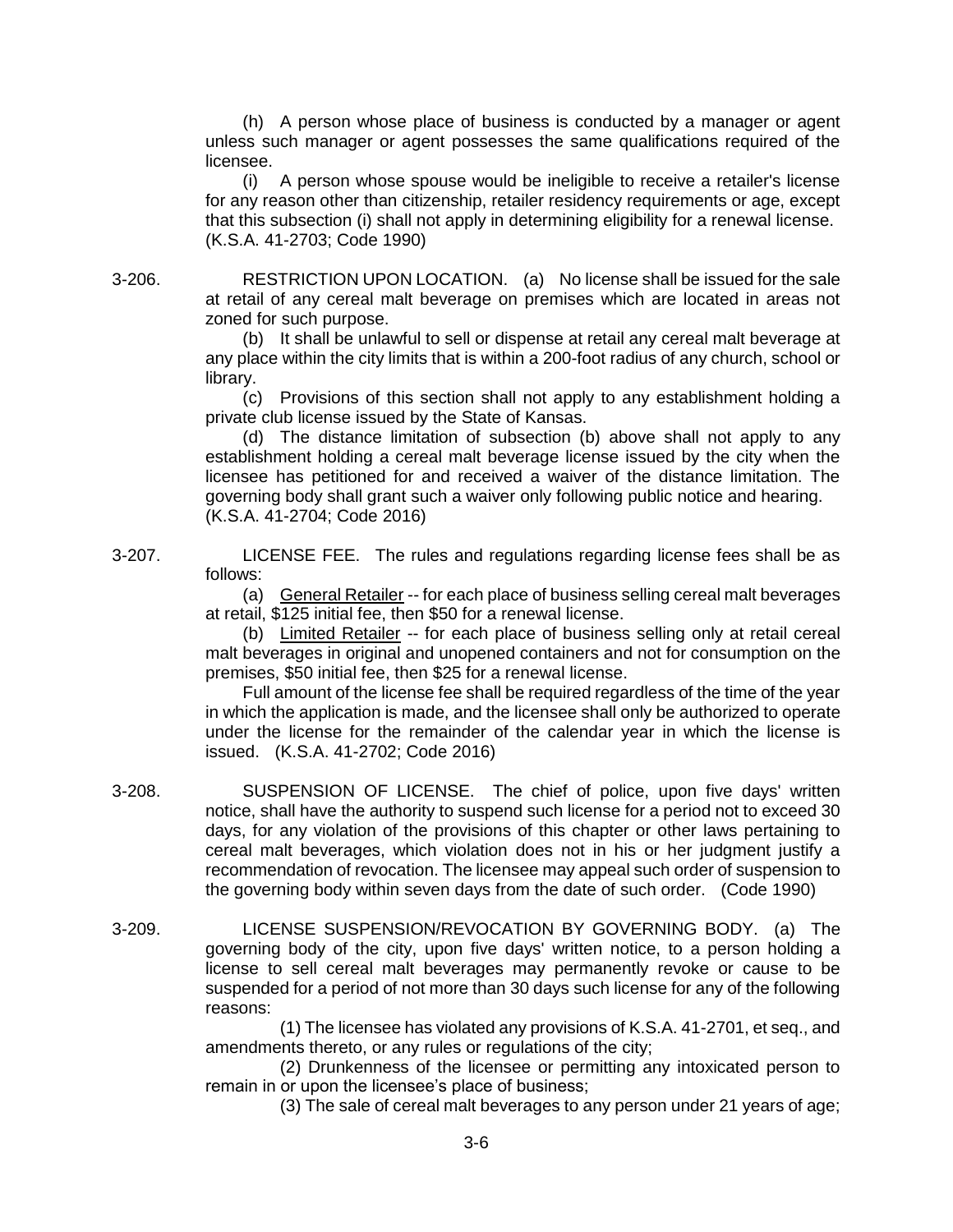(4) For permitting any person to mix drinks with materials purchased in any premises licensed under this article or brought into the premises for this purpose;

(5) For the sale or possession of, or for permitting the use or consumption of alcoholic liquor within or upon any premise licensed under this article;

(6) The licensee has been convicted of a violation of the beer and cereal malt beverage keg registration act.

The provisions of subsections (a)(4) and (5) shall not apply if the place of business or premises also are currently licensed as a club or drinking establishment pursuant to the club and drinking establishment act.

(b) The city, upon five days' notice to the persons holding a license, shall revoke or suspend the license for any one of the following reasons:

(1) The licensee has fraudulently obtained the license by giving false information in the application therefor;

(2) The licensee has become ineligible to obtain a license under this chapter;

(3) The nonpayment of any license fees;

(4) Permitting any gambling in or upon the licensee's place of business;

(5) The employment of persons under 18 years of age in dispensing or selling cereal malt beverage;

(6) The employment or continuation in employment of a person in connection with the sale, serving or dispensing of cereal malt beverages if the licensee knows such person has been, within the preceding two years, adjudged guilty of a felony or any violation of the intoxicating liquor laws of this state, another state or the United States; or

(7) There has been a violation of K.S.A. 21-4106 or K.S.A. 21-4107 prior to their repeal or K.S.A. 2013 Supp. 21-6204, and amendments thereto, (public nuisance) in or upon the licensee's place of business. (K.S.A. 41-2708; Code 2016)

- 3-210. SAME; APPEAL. The licensee, within 20 days after the order of the governing body revoking any license, may appeal to the district court of Sedgwick County and the district court shall proceed to hear such appeal as though such court had original jurisdiction in the matter. Any appeal taken under this section shall not suspend the order of revocation or suspension during the pendency of such appeal. In case of the revocation of the license of any licensee, no new license shall be issued to such person or any person acting for or on his or her behalf, for a period of six months thereafter. (K.S.A. 41-2708; Code 2016)
- 3-211. CHANGE OF LOCATION. If a licensee desires to change the location of his or her place of business, he or she shall make an application to the governing body showing the same information relating to the proposed location as in the case of an original application. Such application shall be accompanied by a fee of \$50. If the application is in proper form and the location is not in a prohibited zone and all other requirements relating to such place of business are met, a new license shall be issued for the new location for the balance of the year for which a current license is held by the licensee. (Code 2016)
- 3-212. WHOLESALERS AND/OR DISTRIBUTORS. It shall be unlawful for any wholesaler and/or distributor, his, her or its agents or employees, to sell and/or deliver cereal malt beverages within the city, to persons authorized under this article to sell the same within this city unless such wholesaler and/or distributor has first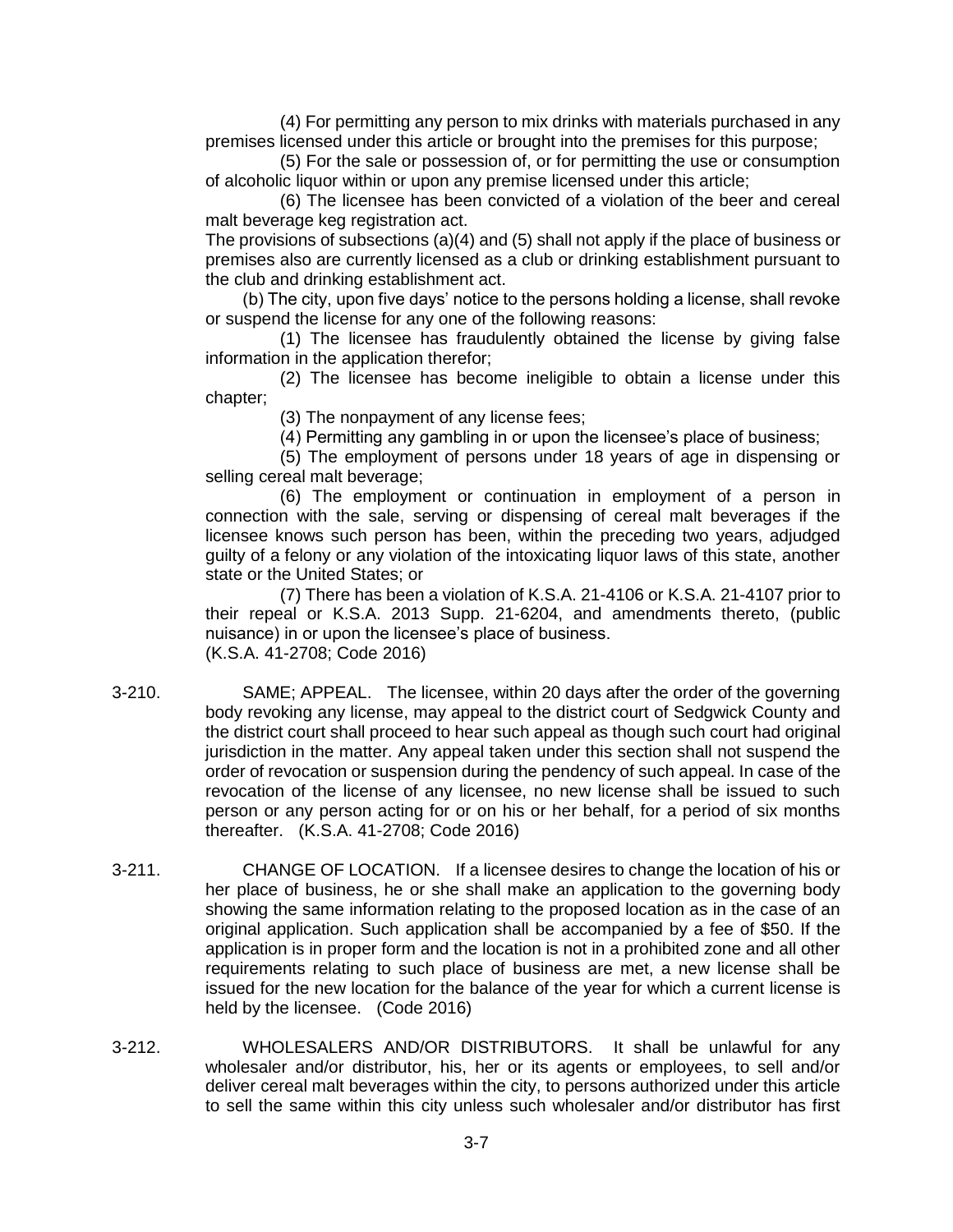secured a license from the director of revenue, state commission of revenue and taxation of the State of Kansas authorizing such sales. (K.S.A. 41-307:307a; Code 1990)

3-213. BUSINESS REGULATIONS. It shall be the duty of every licensee to observe the following regulations.

> (a) The place of business licensed and operating under this article shall at all times have a front and rear exit unlocked when open for business.

> (b) The premises and all equipment used in connection with such business shall be kept clean and in a sanitary condition and shall at all times be open to the inspection of the police and health officers of the city, county and state.

> (c) Except as provided by subsection (d), no cereal malt beverages may be sold or dispensed between the hours of 12:00 midnight and 6:00 a.m., or consumed between the hours of 12:30 a.m., and 6:00 a.m., or on Sunday, except in a place of business which is licensed to sell cereal malt beverage for consumption on the premises, which derives not less than 30 percent of its gross receipts from the sale of food for consumption on the licensed premises; closing hours for clubs shall conform to K.S.A. 41-2614 and any amendments thereto.

> (d) Cereal malt beverages may be sold at any time alcoholic liquor is allowed by law to be served on premises which are licensed pursuant to K.S.A. 41-2601 et seq., and licensed as a club by the State Director of Alcoholic Beverage Control.

> (e) The place of business shall be open to the public and to the police at all times during business hours, except that premises licensed as a club under a license issued by the State Director of Alcoholic Beverage Control shall be open to the police and not to the public.

> (f) It shall be unlawful for any licensee or agent or employee of the licensee to become intoxicated in the place of business for which such license has been issued.

> (g) No licensee or agent or employee of the licensee shall permit any intoxicated person to remain in the place of business for which such license has been issued.

> (h) No licensee or agent or employee of the licensee shall sell or permit the sale of cereal malt beverage to any person under 21 years of age.

> (i) No licensee or agent or employee of the licensee shall permit any gambling in the place of business for which such license has been issued.

> (j) No licensee or agent or employee of the licensee shall permit any person to mix alcoholic drinks with materials purchased in said place of business or brought in for such purpose.

> (k) No licensee or agent or employee of the licensee shall employ any person under 21 years of age in dispensing cereal malt beverages. No licensee shall employ any person who has been judged guilty of a felony. (Code 2016)

3-214. PROHIBITED CONDUCT ON PREMISES. The following conduct by a cereal malt beverage licensee, manager or employee of any licensed cereal malt beverage establishment is deemed contrary to public welfare and is prohibited:

> (a) Remaining or permitting any person to remain in or upon the premises who exposes to view any portion of the female breasts below the top of the areola or any portion of males/females pubic hair, anus, buttocks or genitals;

> (b) Permitting any employee on the licensed premises to touch, caress or fondle the breasts, buttocks, anus, vulva or genitals of any other employee or any patron;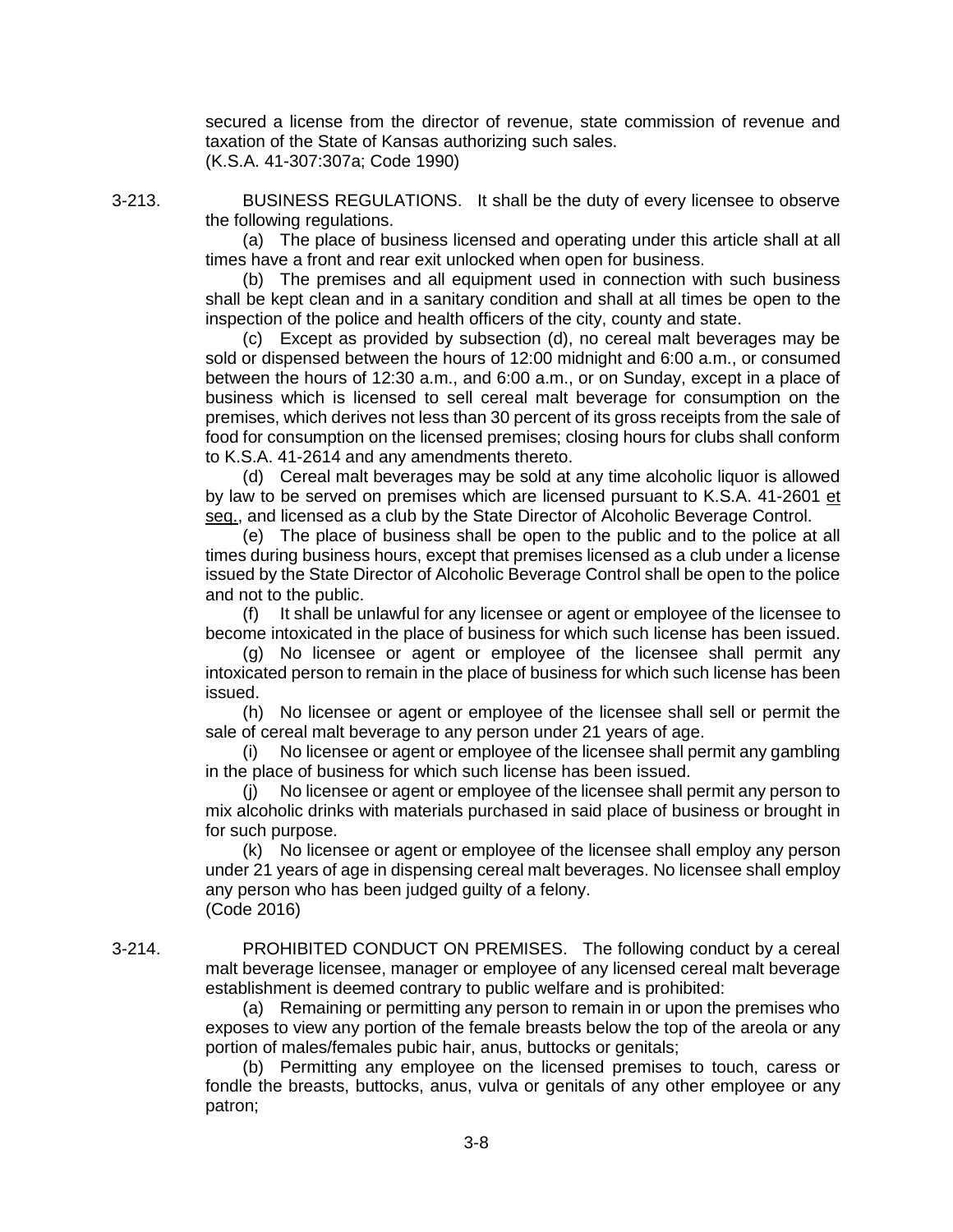(c) Encouraging or permitting any patron on the licensed premises to touch, caress or fondle the breasts, buttocks, anus, vulva, or genitals of any employee;

(d) Performing or permitting any person to perform on the licensed premises acts of or acts which simulate:

(1) Sexual intercourse, masturbation, sodomy, or any other sexual act which is prohibited by law; or

(2) Touching, caressing or fondling such persons' breasts, buttocks, anus or genitals.

(e) Using or permitting any person to use on the licensed premises, any artificial devices or inanimate objects to depict any of the acts prohibited by paragraph (d) of this section.

(f) Showing or permitting any person to show on the licensed premises any motion picture, film, photograph, electronic reproduction, or other visual reproduction depicting:

(1) Acts or simulated acts of sexual intercourse, masturbation, sodomy, or any sexual act which is prohibited by law;

(2) The touching, caressing or fondling of the buttocks, anus, genitals or the female breasts;

(3) Scenes in which a person displays the buttocks, anus, genitals or the female breasts.

(g) As used in this section, the term "premises" means the premises licensed by the city as a cereal malt beverage establishment and such other areas, under the control of the licensee or his or her employee or employees, that are in such close proximity to the licensed premises that activities and conduct of persons within such other areas may be viewed by persons on or within the licensed premises. (Code 1990)

3-215. SANITARY CONDITIONS REQUIRED. All parts of the licensed premises including furnishings and equipment shall be kept clean and in a sanitary condition, free from flies, rodents and vermin at all times. The licensed premises shall have at least one restroom for each sex easily accessible at all times to its patrons and employees. The restroom shall be equipped with at least one lavatory with hot and cold running water, be well lighted, and be furnished at all times with paper towels or other mechanical means of drying hands and face. Each restroom shall be provided with adequate toilet facilities which shall be of sanitary design and readily cleanable. The doors of all toilet rooms shall be self- closing and toilet paper at all times shall be provided. Easily cleanable receptacles shall be provided for waste material and such receptacles in toilet rooms for women shall be covered. The restrooms shall at all times be kept in a sanitary condition and free of offensive odors and shall be at all times subject to inspection by the city health officer or designee. (Code 1990)

3-216. MINORS ON PREMISES. (a) It shall be unlawful for any person under 21 years of age to remain on any premises where the sale of cereal malt beverages is licensed for on-premises consumption.

> (b) This section shall not apply if the person under 21 years of age is an employee of the licensed establishment, or is accompanied by his or her parent or guardian, or if the licensed establishment derives not more than 30 percent of its gross receipts in each calendar year from the sale of cereal malt beverages for on-premises consumption. (Code 2016)

> > 3-9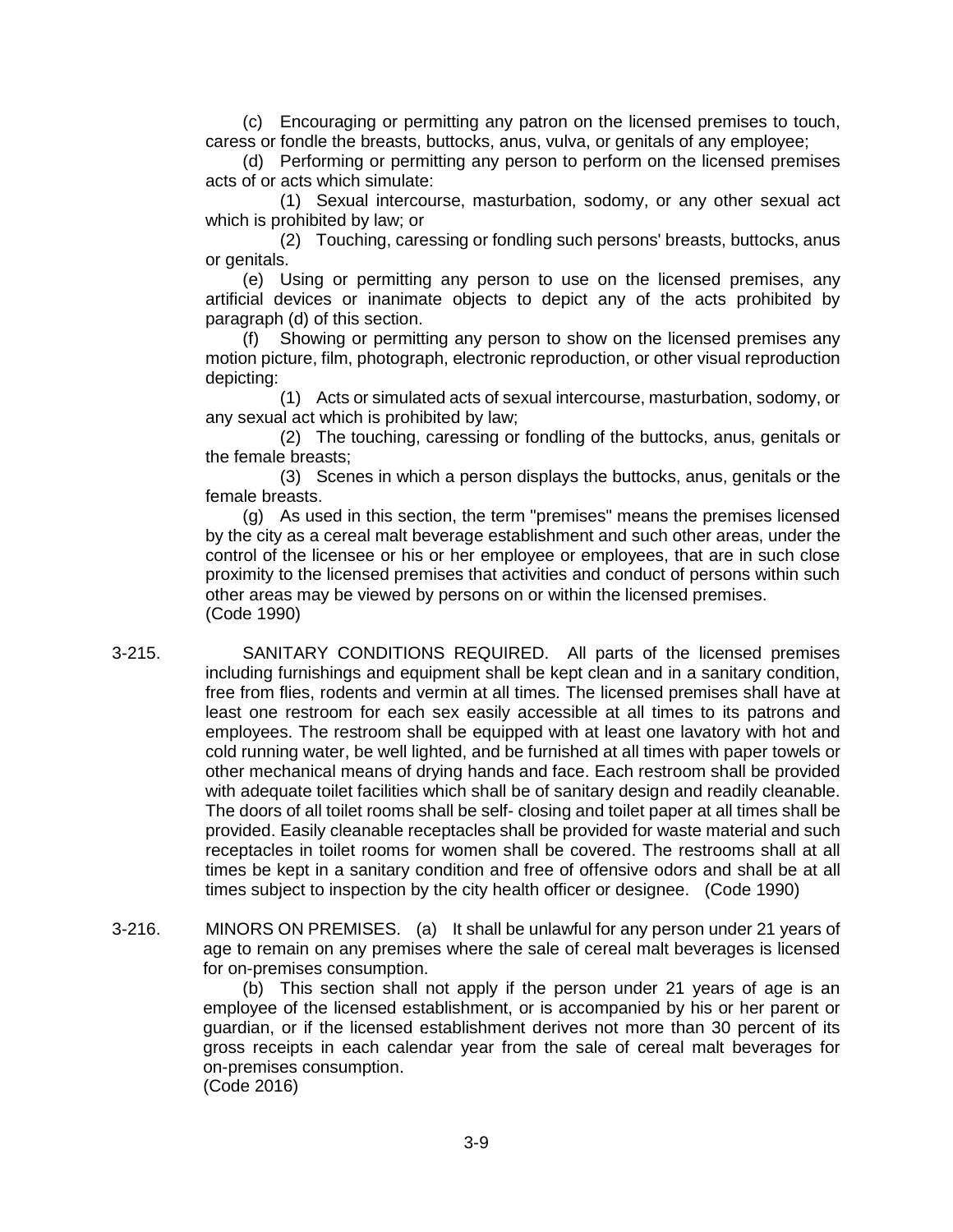# **ARTICLE 3. ALCOHOLIC LIQUOR**

3-301. STATE LICENSE REQUIRED. (a) It shall be unlawful for any person to keep for sale, offer for sale, or expose for sale or sell any alcoholic liquor as defined by the "Kansas liquor control act" without first having obtained a state license to do so.

> (b) The holder of a license for the retail sale in the city of alcoholic liquors by the package issued by the state director of alcoholic beverage control shall present such license to the city clerk when applying to pay the occupation tax levied in section 3-302 and the tax shall be received and a receipt shall be issued for the period covered by the state license. (Code 1990)

- 3-302. OCCUPATIONAL TAX. There is hereby levied a biennial occupation tax of \$200 on any person holding a license issued by the state director of alcoholic beverage control for the retail sale within the city of alcoholic liquors for consumption off the premises. Such tax shall be paid by the retailer to the city clerk before business is begun under an original state license and shall be paid within five days after any renewal of a state license. (K.S.A. 41-310; Code 2016)
- 3-303. POSTING OF RECEIPT. Every licensee under this article shall cause the city alcoholic liquor retailer's occupation tax receipt to be placed in plain view, next to or below the state license in a conspicuous place on the licensed premises. (Code 1990)

3-304. HOURS OF SALE. No person shall sell at retail any alcoholic liquor:

(a) On any Sunday;

(b) On Decoration Day or Memorial Day, Independence Day, Labor Day, Thanksgiving Day and Christmas Day;

(c) Before 9:00 a.m. or after 11:00 p.m. on any day when the sale thereof is permitted.

(K.S.A. 41-712; Code 2016)

3-305. BUSINESS REGULATIONS. It shall be unlawful for a retailer of alcoholic liquor to:

> (a) Permit any person to mix drinks in or on the licensed premises unless the person is preparing or mixing samples for the purposes of conducting wine, beer, or distilled spirit tastings, or any combination thereof, as authorized by K.S.A. 2012 Supp. 41-308d, and amendments thereto;

> (b) Employ any person under the age of 21 years in connection with the operation of the retail establishment;

> (c) Employ any person in connection with the operation of the retail establishment who has been adjudged guilty of a felony;

> (d) Furnish any entertainment in his or her premises or permit any pinball machine or game of skill or chance to be located in or on the premises; or

> (e) Have in his or her possession for sale at retail any bottles, cask, or other containers containing alcoholic liquor, except in the original package.

> (f) Sell, give away, dispose of, exchange or deliver, or permit the sale, gift or procuring of any alcoholic liquor to or for any person under 21 years of age. (K.S.A. 41-713; Code 2016)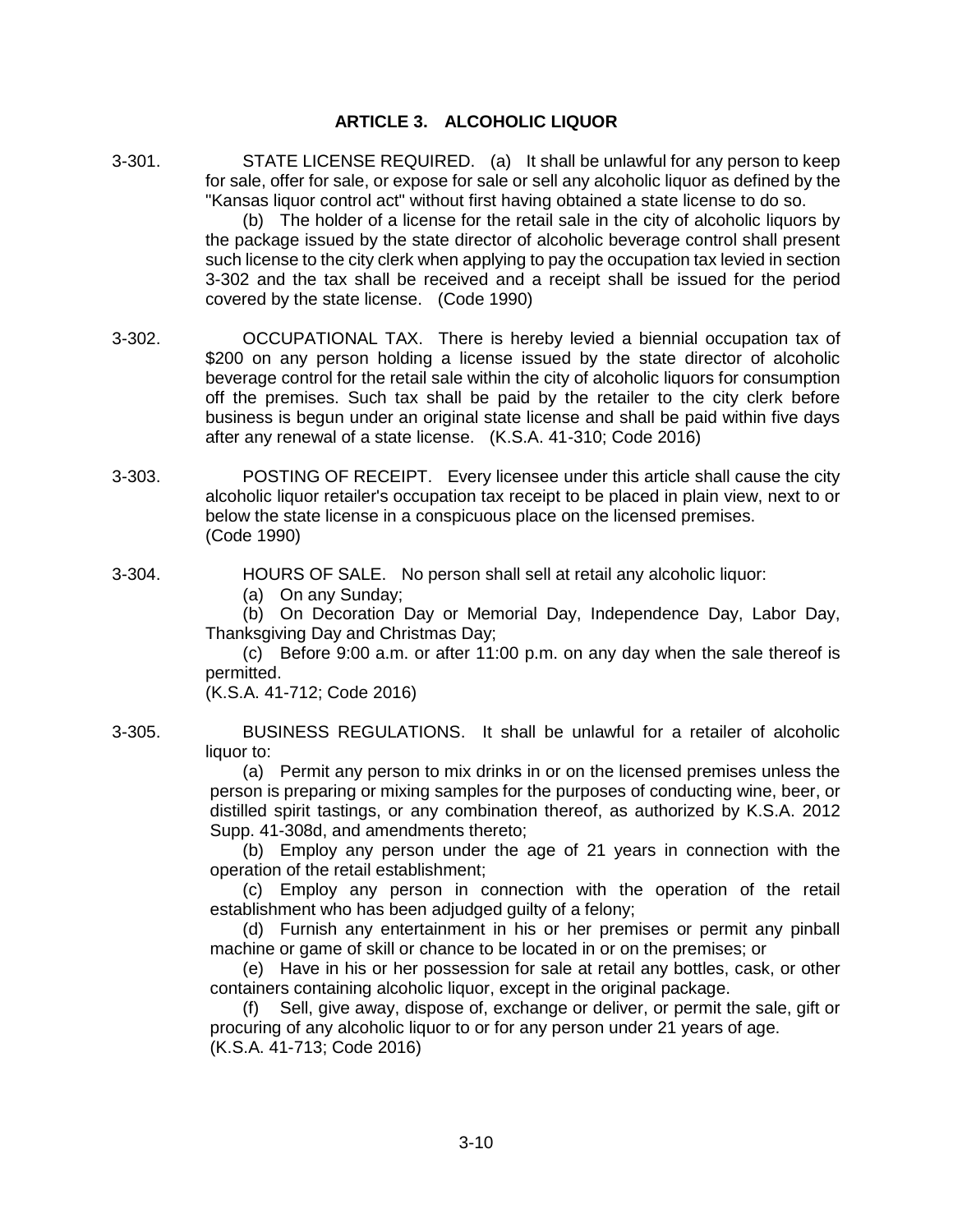3-306. RESTRICTIONS ON LOCATION. No person shall knowingly or unknowingly sell, give away, furnish, dispose of, procure, exchange or deliver, or permit the selling, giving away, furnishing, disposing of, procuring, exchanging or delivering of any alcoholic beverage in any building, structure or premises, for consumption in such building or upon such premises if such consumption is within 200 feet from the nearest property line of any existing hospital, school, church or library. (K.S.A. 41-710; Code 1990)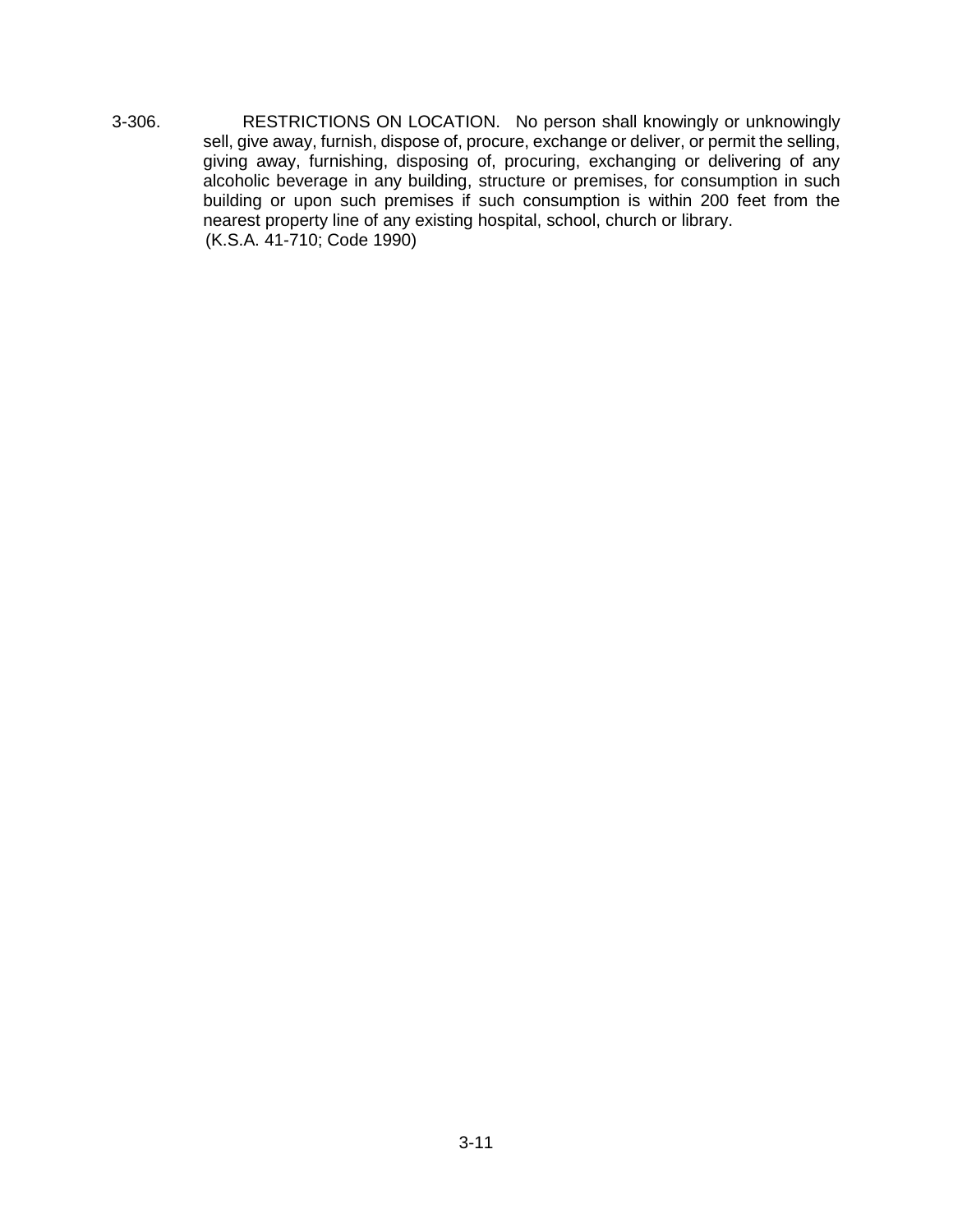## **ARTICLE 4. PRIVATE CLUBS**

- 3-401. LICENSE REQUIRED. It shall be unlawful for any person granted a private club license by the State of Kansas to sell or serve any alcoholic liquor authorized by such license within the city without first obtaining a local license from the city clerk. (Code 2016)
- 3-402. LICENSE FEE. (a) There is hereby levied a biennial license fee on each private club located in the city which has a private club license issued by the state director of alcoholic beverage control, which fee shall be paid before business is begun under an original state license and within five days before the license expires. The city license fee for a Class A club shall be \$300 and the city license fee for a Class B club shall be \$200.

(b) All applications for new or renewal city licenses shall be submitted to the city clerk. Upon presentation of a state license, payment of the city license fee and the license application, the city clerk shall issue a city license for the period covered by the state license, if there are no conflicts with any zoning or alcoholic beverage ordinances of the city.

(c) The license period shall extend for the period covered by the state license. No license fee shall be refunded for any reason.

(d) Every licensee shall cause the city club license to be placed in plain view next to or below the state license in a conspicuous place on the licensed premises. (Code 2016)

3-403. BUSINESS REGULATIONS. (a) No club licensed hereunder shall allow the serving, mixing or consumption of alcoholic liquor on its premises between the hours of 2:00 a.m. and 9:00 a.m. on any day.

> (b) Cereal malt beverages may be sold on premises licensed for the retail sale of cereal malt beverages for on-premises consumption at any time when alcoholic liquor is allowed by law to be served on the premises.

> (c) No club membership shall be sold to any person under 21 years of age, nor shall alcoholic beverages or cereal malt beverages be given, sold or traded to any person under 21 years of age.

(K.S.A. Supp. 41-2614; Code 2016)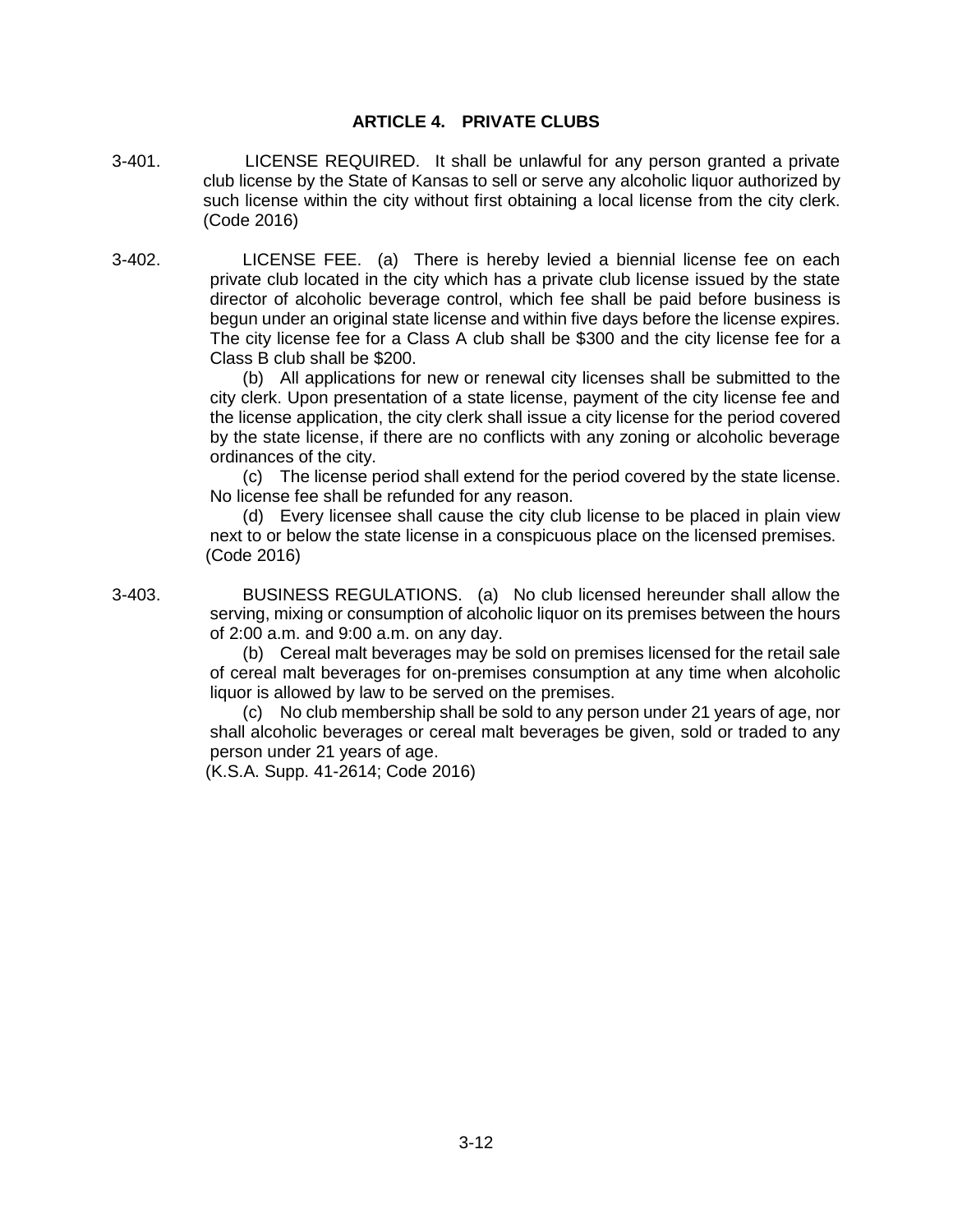### **ARTICLE 5. DRINKING ESTABLISHMENTS**

- 3-501. LICENSE REQUIRED. It shall be unlawful for any person granted a drinking establishment license by the State of Kansas to sell or serve any alcoholic liquor authorized by such license within the city without first obtaining a city license from the city clerk. (Code 2016)
- 3-502. LICENSE FEE. (a) There is hereby levied a biennial license fee in the amount of \$200 on each drinking establishment located in the city which has a drinking establishment license issued by the state director of alcoholic beverage control, which fee shall be paid before business is begun under an original state license and within five days after any renewal of a state license.

(b) All applications for new or renewal city licenses shall be submitted to the city clerk. Upon presentation of a state license, payment of the city license fee and the license application, the city clerk shall issue a city license for the period covered by the state license, if there are no conflicts with any zoning or alcoholic beverage ordinances of the city.

(c) The license period shall extend for the period covered by the state license. No license fee shall be refunded for any reason.

(d) Every licensee shall cause the city drinking establishment license to be placed in plain view next to or below the state license in a conspicuous place on the licensed premises.

(Code 2016)

3-503. BUSINESS REGULATIONS. (a) No drinking establishment licensed hereunder shall allow the serving, mixing or consumption of alcoholic liquor on its premises between the hours of 2:00 a.m. and 9:00 a.m. on any day.

(b) Cereal malt beverages may be sold on premises licensed for the retail sale of cereal malt beverage for on-premises consumption at any time when alcoholic liquor is allowed by law to be served on the premises.

(c) No alcoholic beverages or cereal malt beverages shall be given, sold or traded to any person under 21 years of age.

(K.S.A. Supp. 41-2614; Code 2016)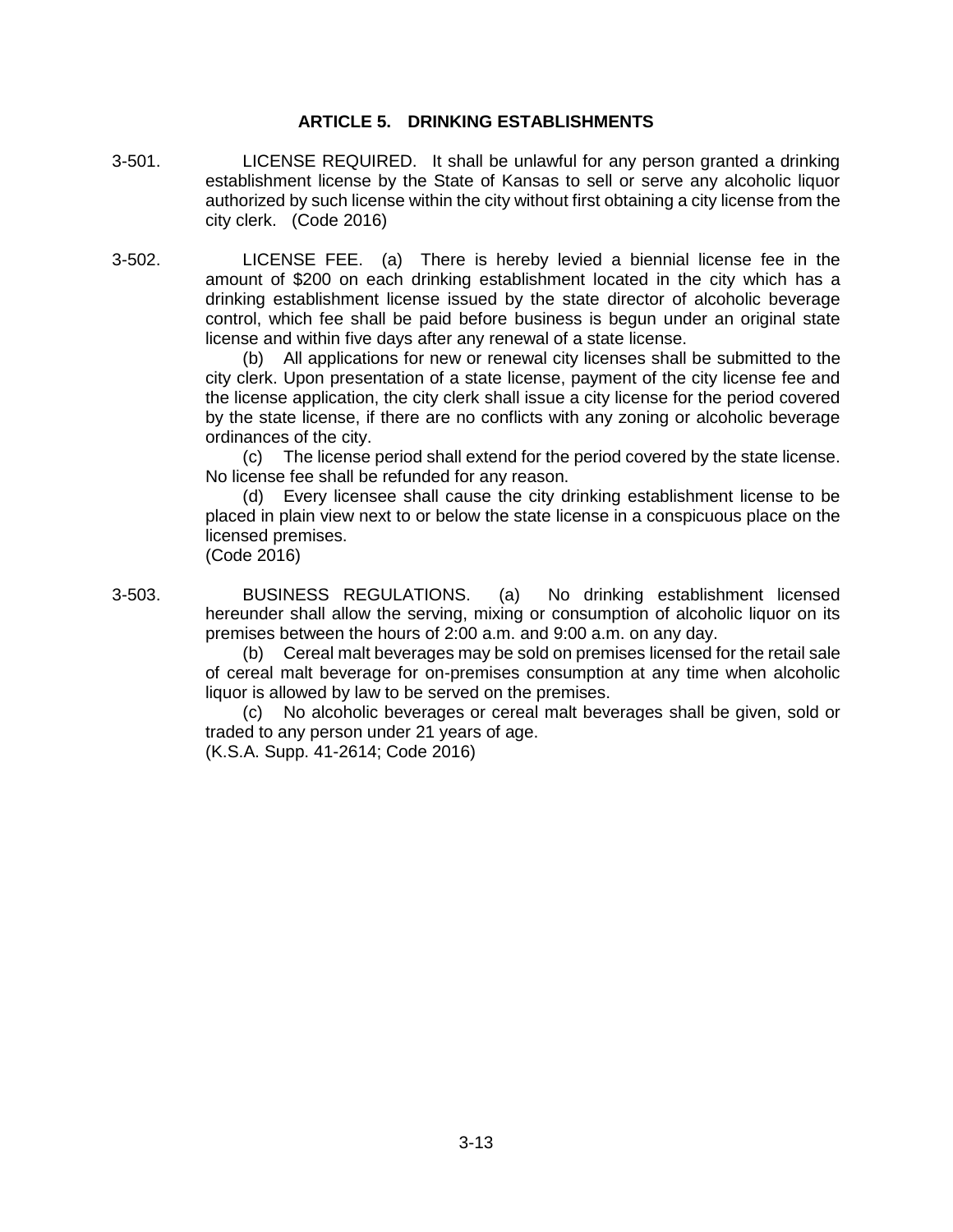# **ARTICLE 6. CATERERS**

- 3-601. LICENSE REQUIRED. It shall be unlawful for any person licensed by the State of Kansas as a caterer to sell alcoholic liquor by the drink, to sell or serve any liquor by the drink within the city without obtaining a local caterer's license from the city clerk. (Code 2016)
- 3-602. LICENSE FEE. (a) There is hereby levied an annual license fee in the amount of \$50 on each caterer doing business in the city who has a caterer's license issued by the state director of alcoholic beverage control, which fee shall be paid before business is begun under an original state license and within five days after any renewal of a state license.

(b) All applications for new or renewal city licenses shall be submitted to the city clerk. Upon presentation of a state license, payment of the city license fee and the license application, the city clerk shall issue a city license for the period covered by the state license, if there are no conflicts with any zoning or alcoholic beverage ordinances of the city.

(c) The license period shall extend for the period covered by the state license. No license fee shall be refunded for any reason.

(d) Every licensee shall cause the caterer license to be placed in plain view on any premises within the city where the caterer is serving or mixing alcoholic liquor for consumption on the premises. (Code 2016)

3-603. BUSINESS REGULATIONS. (a) No caterer licensed hereunder shall allow the serving, mixing or consumption of alcoholic liquor between the hours of 2:00 a.m. and 6:00 a.m. on any day.

(b) No alcoholic beverages or cereal malt beverages shall be given, sold or traded to any person under 21 years of age. (K.S.A. Supp. 41-2614; Code 2016)

3-604. NOTICE TO CHIEF OF POLICE. Prior to any event at which a caterer will sell or serve alcoholic liquor by the individual drink, the caterer shall provide written notice to the chief of police at least 7days prior to the event if the event will take place within the city. The notice shall contain the location, name of the group sponsoring the event, and the exact date and times the caterer will be serving. (Code 2016)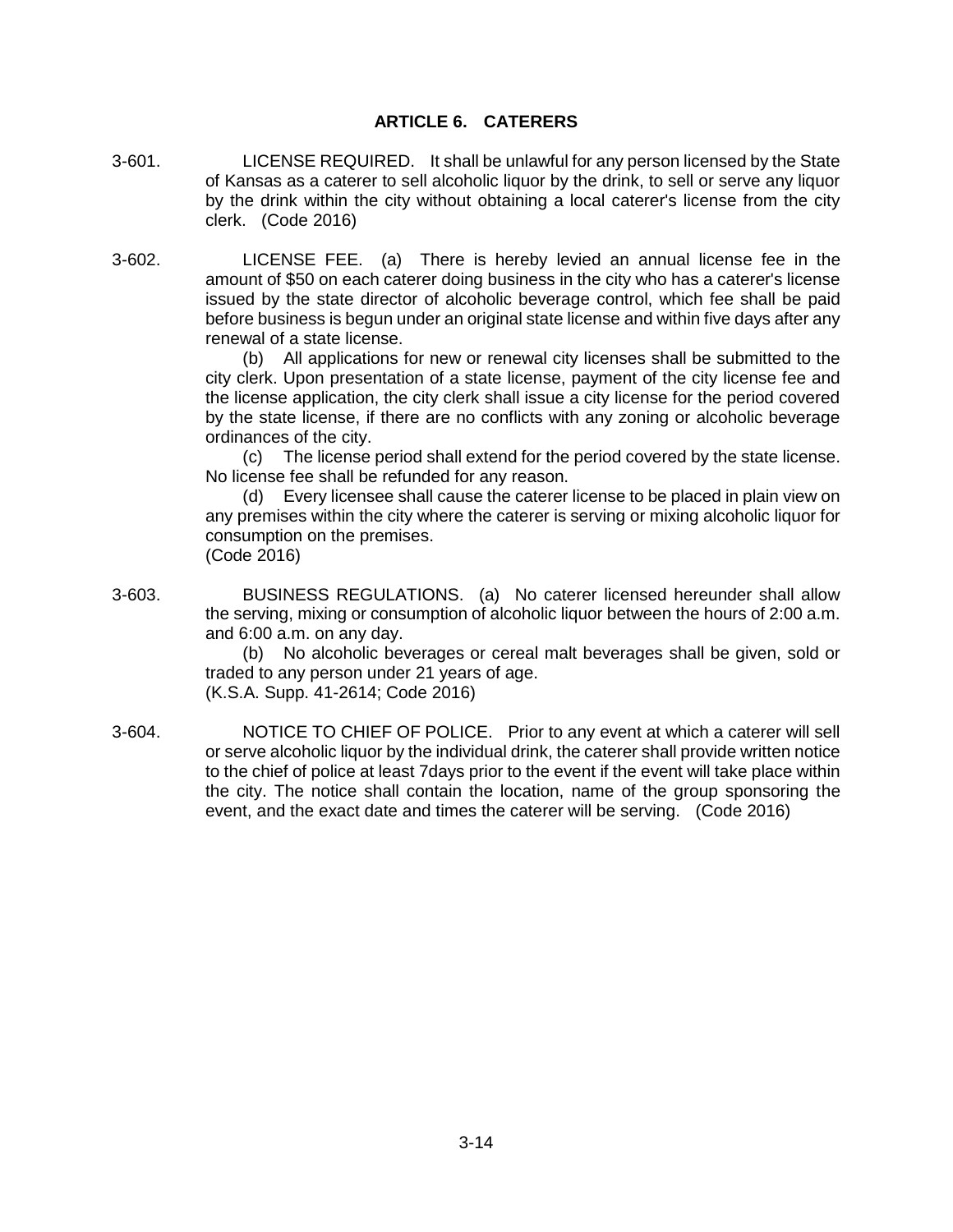# **ARTICLE 7. TEMPORARY PERMITS**

- 3-701. PERMIT REQUIRED. It shall be unlawful for any person granted a temporary permit by the State of Kansas to sell or serve any alcoholic liquor within the city without first obtaining a local temporary permit from the city clerk. (Code 2016)
- 3-702. PERMIT FEE. (a) There is hereby levied a temporary permit fee in the amount of \$50 per day on each group or individual holding a temporary permit issued by the state director of alcoholic beverage control authorizing sales within the city, which fee shall be paid before the event is begun under the state permit.

(b) Every temporary permit holder shall cause the temporary permit receipt to be placed in plain view on any premises within the city where the holder of the temporary permit is serving or mixing alcoholic liquor for consumption on the premises.

(Code 2016)

- 3-703. CITY TEMPORARY PERMIT. (a) It shall be unlawful for any person to conduct an event under a state issued temporary permit without first applying for a local temporary permit at least 7 days before the event. Written application for the local temporary permit shall be made to the city clerk and shall clearly state:
	- (1) The name of the applicant;
	- (2) The group for which the event is planned;
	- (3) The location of the event;
	- (4) The date and time of the event;
	- (5) Any anticipated need for police, fire or other municipal services.

(b) Upon presentation of a state temporary permit, payment of the city's temporary permit fee and a written application as provided for in subsection (a), the city clerk shall issue a local temporary permit to the applicant if there are no conflicts with any zoning or other ordinances of the city.

(c) The city clerk shall notify the chief of police whenever a temporary permit has been issued and forward a copy of the permit and application to the chief of police.

(Code 2016)

3-704. PERMIT REGULATIONS. (a) No temporary permit holder shall allow the serving, mixing or consumption of alcoholic liquor between the hours of 2:00 a.m. and 9:00 a.m. at any event for which a temporary permit has been issued.

> (b) No alcoholic beverages shall be given, sold or traded to any person under 21 years of age.

(Code 2016)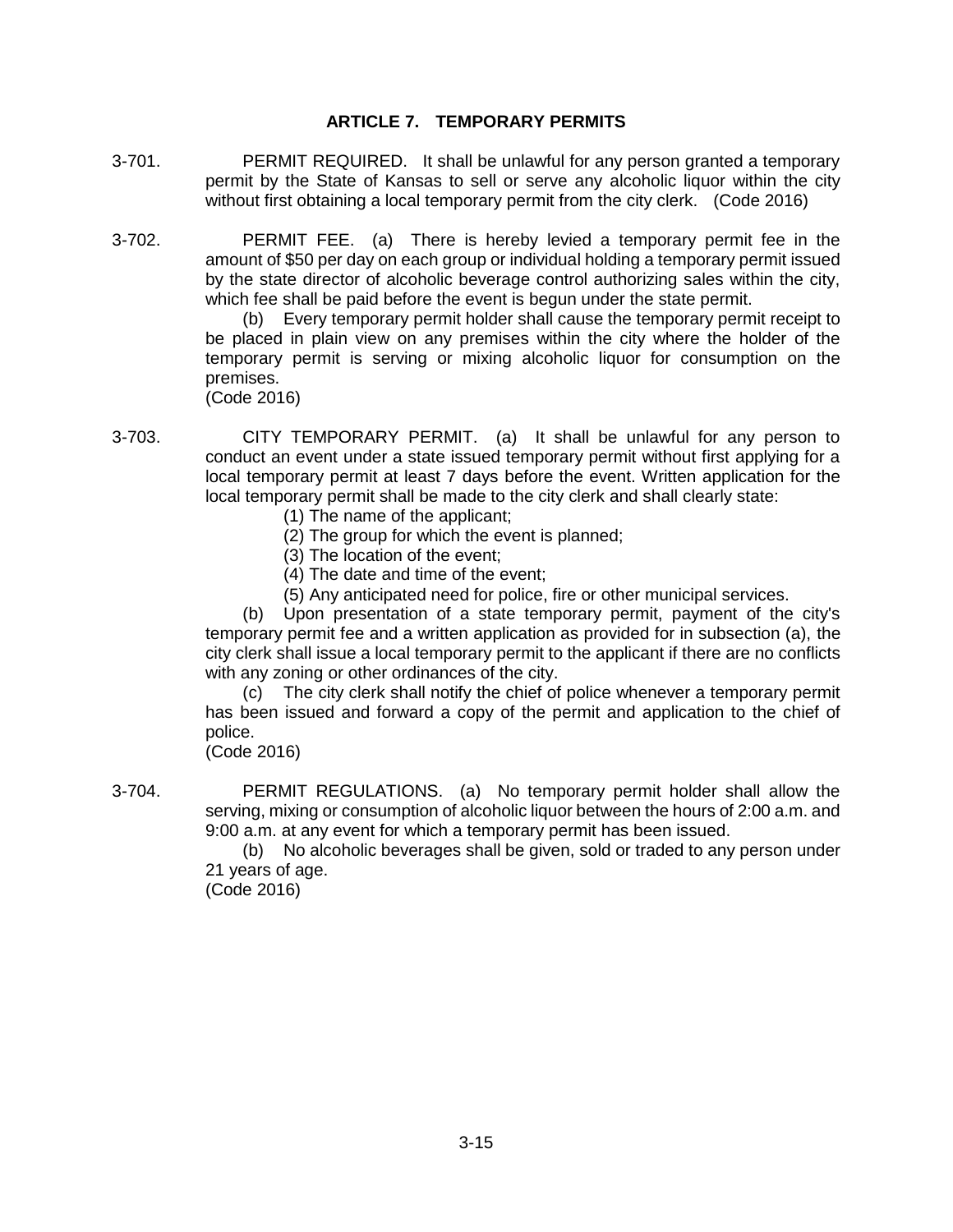# **ARTICLE 8. SPECIAL EVENT CMB PERMITS**

- 3-801. SPECIAL EVENT CMB PERMITS; PERMIT REQUIRED. It shall be unlawful for any person to sell or serve any CMB at any special event within the city without first obtaining a local special event permit from the city clerk. (K.S.A. 41-2703; Code 2016)
- 3-802. SAME; PERMIT FEE. (a) There is hereby levied a special event permit fee in the amount of \$50 on each group or individual, which fee shall be paid before the event begins. Such fee shall be in addition to the \$25 fee to be remitted to the Division of Alcohol Beverage Control.

(b) Every special event permit holder shall cause the permit receipt to be placed in plain view on any premises within the city where the holder of the special event permit is serving CMB for consumption on the premises. (K.S.A. 41-2702; Code 2016)

3-803. SAME; CITY SPECIAL EVENT PERMIT. (a) It shall be unlawful for any person to serve CMB at a special event without first applying for a local special event permit at least 7 days before the event. Written application for the local special event permit shall be made to the city clerk on the form used for annual cereal malt beverage sales or, when available, the special event CMB permit application approved by the Attorney General, as directed by the city clerk. In addition to any other information required, the applicant shall provide the following:

- (1) The name of the applicant;
- (2) The group for which the event is planned;
- (3) The location of the event;
- (4) The date and time of the event; and
- (5) Any anticipated need for police, fire, or other municipal services.

(b) Upon meeting the requirements to obtain a special event permit, the city clerk shall issue a local special event permit to the applicant if there are no conflicts with any zoning or other ordinances of the city.

(c) The city clerk shall notify the chief of police whenever a special event permit has been issued and forward a copy of the permit and application to the chief of police. (Code 2016)

3-804. SAME; PERMIT REGULATIONS. (a) No special event permit holder shall allow the serving of CMB between the hours of 12:00 a.m. and 6:00 a.m. at any event for which a special event permit has been issued.

(b) No CMB shall be given, sold or traded to any person under 21 years of age.

(c) No more than four special event permits may be issued in a calendar year to the same applicant.

(d) No special event permit issued hereunder may be transferred or assigned to any other vendor.

(e) All local ordinances and state statutes for the sale and consumption of CMB apply to holders of special event permits. (K.S.A. 41-2703; Code 2016)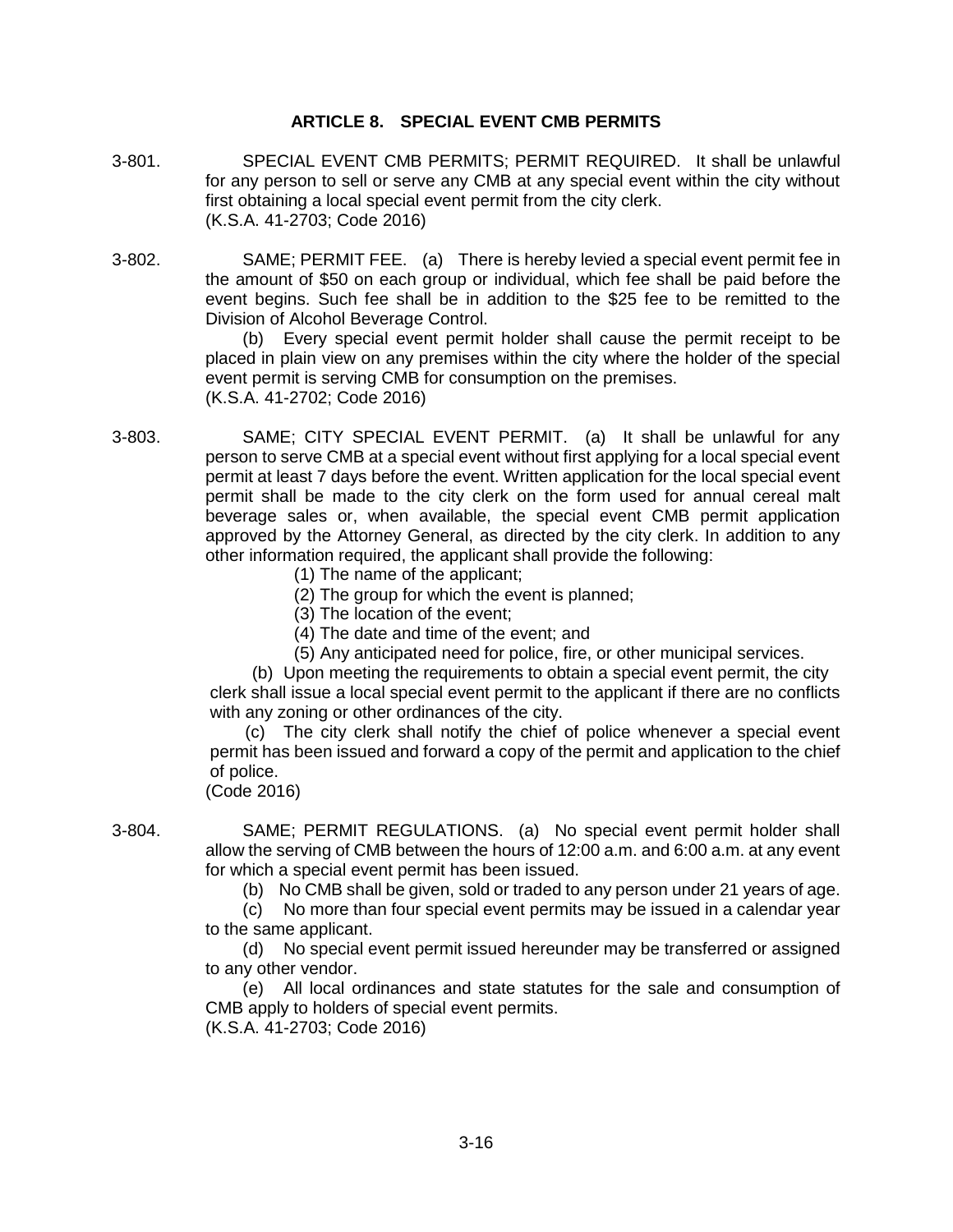# **ARTICLE 9. KEG REGISTRATION**

3-901. DEFINITIONS. As used in this article, the words and phrases herein defined shall have the following meaning, unless the context otherwise requires:

> (a) Beer means a beverage, containing more than 3.2% alcohol by weight, obtained by alcoholic fermentation of an infusion or concoction of barley, or other grain, malt and hops in water and includes beer, ale, stout, lager beer, porter and similar beverages having such alcoholic content.

> (b) Cereal malt beverage means any fermented but undistilled liquor brewed or made from malt or from a mixture of malt or malt substitute, but does not include any such liquor which is more than 3.2% alcohol by weight.

> (c) Keg means a reusable container of beer or cereal malt beverage having a liquid capacity of four or more gallons.

(d) Legal age for consumption means 21 years of age.

(e) Person means any natural person, corporation, partnership, limited liability company, trust or association.

(f) Retailer means a person who sells at retail, or offers for sale at retail, beer or cereal malt beverage for use or consumption and not for resale in any form, and includes sales of beer or cereal malt beverage in a keg returnable to the seller. Such terms shall not refer to or mean sales by a distributor or sales by one retailer to another.

(g) Sell or sell at retail refers to and means sales of beer or cereal malt beverage for use or consumption and not for resale in any form, and includes sales of beer or cereal malt beverage in a keg returnable to the seller. Such terms shall not refer to or mean sales by a distributor or sales by one retailer to another.

(h) Proper proof of identification means a photographic motor vehicle operator's license, a valid passport, a United States military identification card, a Kansas photographic non-driver's identification card or other official or apparently official document, containing a photograph, signature and birth date of the person. (Code 2016)

3-902. RETAILER DUTIES. A retailer, or retailer's employee or agent, prior to or at the time of any sale at retail of a keg, shall:

> (a) Affix or cause to be affixed to the keg a keg identification tag, in accordance with the provisions of section 3-904;

> (b) Require the purchaser to exhibit proper proof of identification. If the purchaser fails to provide such proof of identification, the retailer shall refuse to sell the keg to such person;

> (c) Require the purchaser to sign a Declaration and Receipt for the keg in the form provided for in section 3-904;

> (d) Record on the declaration the keg identification tag number, the date of sale, the purchaser's name and address, and the type, number and expiration date of the purchaser's identification;

> (e) Inform the purchaser, that any deposit paid by the purchaser for the keg, if required, shall be forfeited if the keg is returned without the original keg identification tag intact and readable;

> (f) Require each purchaser of any such keg to acknowledge as part of the declaration that persons under 21 are not of legal age for consumption of beer or cereal malt beverage and that the declaration is subject to inspection by law enforcement personnel; and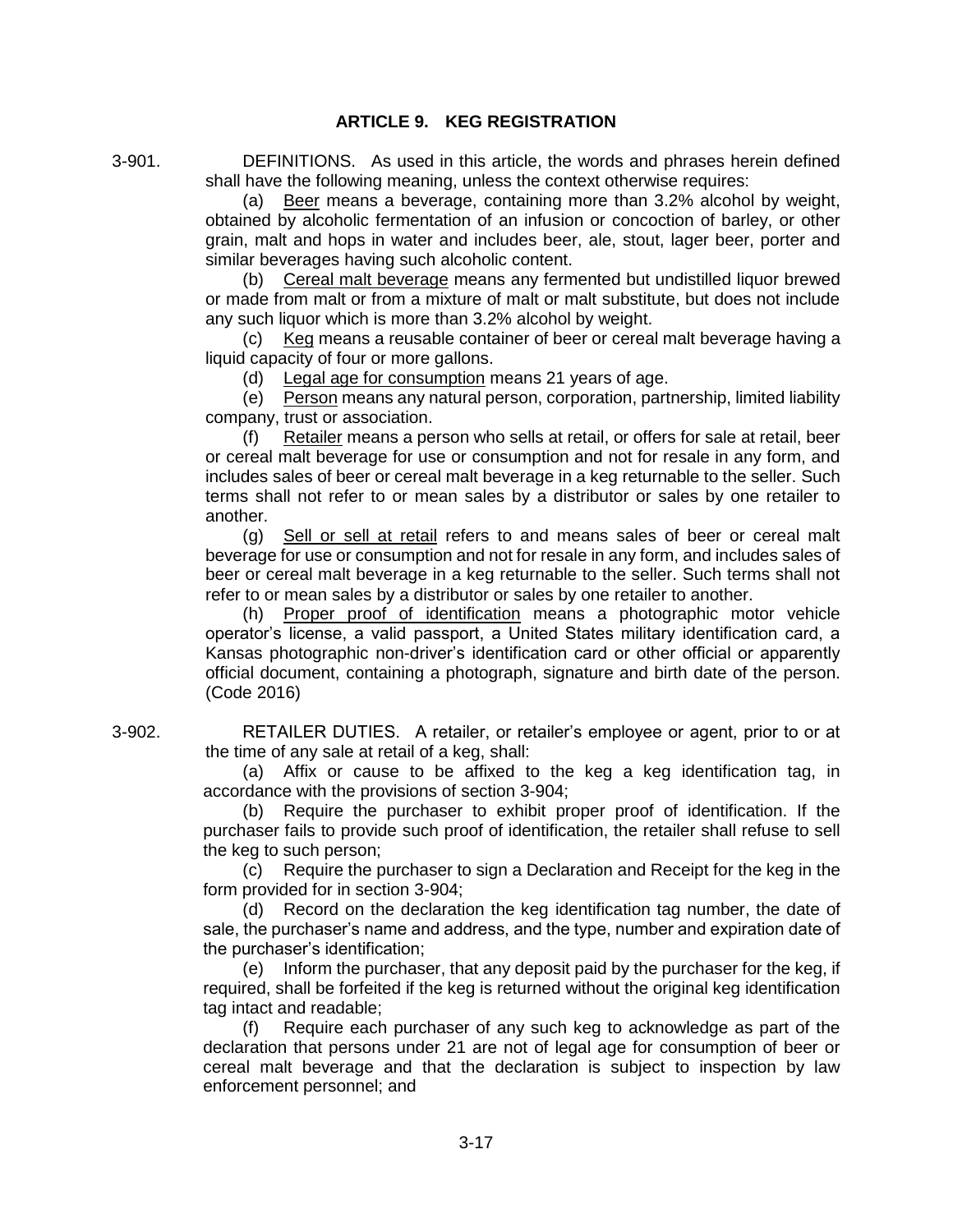(g) Provide a copy of the Declaration and Receipt to the purchaser. (Code 2016)

3-903. PURCHASER REQUIREMENTS. Any person who purchases a keg or the contents thereof shall:

> (a) Be of legal age to purchase, possess, or use beer and cereal malt beverage;

> (b) Provide proof of identification and such other information as the retailer may require in accordance with 3-902.

(c) Sign a Declaration and Receipt in the form required by section 3-902;

(d) Not allow any person under the age of 21 to consume the keg contacts except as allowed by law;

(e) Not remove, obliterate, or allow to be removed or obliterated, the keg identification tag required by section 3-902; and

(f) Maintain a copy of the Declaration and Receipt with the keg during the time the keg is in the purchaser's possession or control. (Code 2016)

3-904. IDENTIFICATION REQUIREMENTS. (a) The keg identification tag required under this article shall be in the form of a uniquely numbered and coded tag or label, prescribed and furnished by the city clerk. Such tag or label is used for a single sale of the marked keg and is to be removed from the keg by the retailer upon return of the keg to the retail seller and maintained with the records of the sale. Such tags shall be fabricated and made attachable in such a manner as to make the tag removable for the purpose of the cleaning and reusing the keg by a manufacturer.

> (b) The Declaration and Receipt required shall be on a form prescribed and furnished by the city clerk and shall include the information as required by sections 3-902 and 3-903 thereof, and may include such other identifying information as the city clerk may deem necessary and appropriate.

> (c) Retailers may apply for and receive keg identification tags and Declaration and Receipt forms from the city clerk upon submittal of an application on a form as prescribed by the city clerk and such proof as may be required by the city clerk that the applicant is duly licensed to sell beer or cereal malt beverages in a keg. The city clerk may charge a reasonable fee for furnishing the tags and forms required by this article not to exceed the actual cost of furnishing such tags and forms.

> (d) The retailer shall retain a copy of all such Declarations and Receipts required on the retailer's licensed premises for a period of six months. Such Declarations and Receipts shall be available for inspection and copying by any law enforcement officer during normal business hours for the purpose of identifying persons suspected of a violation of law.

> (e) Falsifying any information on a Declaration and Receipt shall be a violation of this section. (Code 2016)

3-905. DEPOSIT REFUND. No retailer may refund any deposit upon return of a keg that:

(a) Does not have the required identification tag; or

(b) Has an identification tag that has been defaced to the extent that the information contained on the tag cannot be read. (Code 2016)

3-906. VIOLATIONS. It shall be unlawful for any person to:

(a) Remove from a keg all or part of a keg identification tag required pursuant to this article;